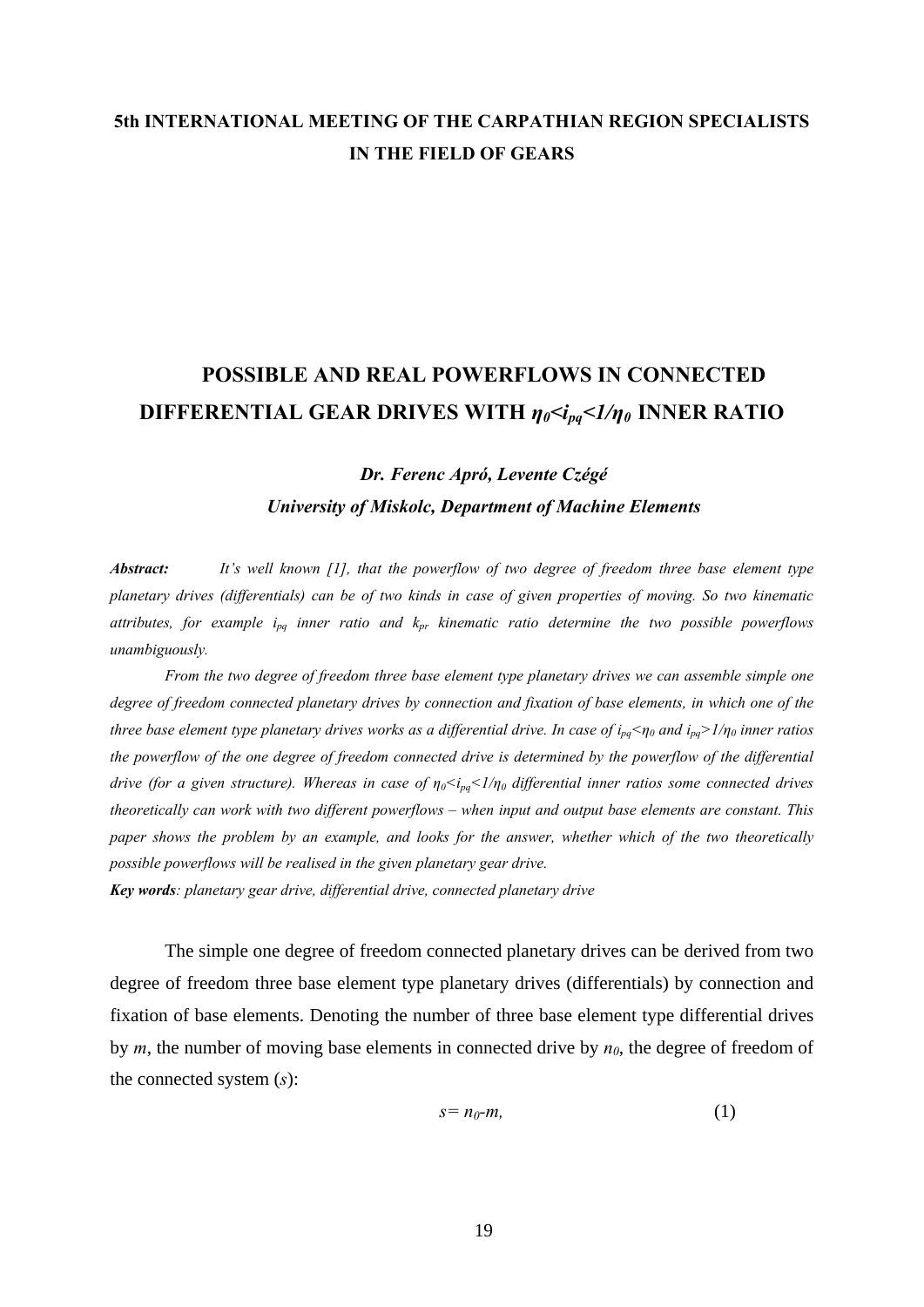so in case of  $m=2$  and  $n_0=2$  there must be  $n_0=s+m=2+2=4$  moving base elements in the connected drive. Since before connecting the two differential drives had  $n_0 = 6$  moving base elements, the connected two degree of freedom planetary drive must have 2 joined and 2 nonjoined base elements. Fixing an element we can get the one degree of freedom drive. If we fix a connected element, we get a serial-connected drive, in which both differential works as a one degree of freedom drive (Fig.1.a.).

At the same time by fixing a nonjoined element we get a driving-side- or a drivenside-connected simple one degree of freedom drive (Fig.1.b.-c.), in which one of the three base element planetary drives works as a differential drive (*D*).



The other  $(H)$  can be a one degree of freedom planetary drive, a normal drive, a stepped-, or an infinitely variable drive.

We mention, that there are  $3! = 6$  different possibilities to arrange the base elements of a differential drive. So the number of the possible kinematic schemes:  $3 * 6^m = 3 * 6^2 = 108$ , from which 36 serial connected, 36 driving-side-connected and 36 driven-side-connected drive.

The *p* and *q* toothed base elements of the *D* differential drive are connected by a gear chain (planet gear or planet gear chain), the *r* base element is the arm (bridge). We use this notations, with the comment, that *p,q* and *r* can be single and also joined base element, but if it is joined, the base element of the one degree of freedom drive (*H*) can differ from the one of the differential drive (for example: the *p* joined base element units the differential's *p* toothed base element and the *H* drive's *r* base element).

After it let's examine a simple one degree of freedom connected drive built from a differential (*D*) with  $i_{pq} < \eta_0$  inner ratio, and a one degree of freedom drive. The differential can work with  $p, q \rightarrow r$  and  $r \rightarrow p, q$  (e.g.  $i_{pq} = -1$ ,  $k_{pr} = 0.5$ )([1], Fig.1.).

As we mentioned, in case of  $i_{pq} < \eta_0$  and  $i_{pq} > 1/\eta_0$  inner ratios the powerflow of the connected planetary drive is determined exactly by the powerflow of the differential drive. When the powerflow is  $p, q \rightarrow r$ , the possible connected drive-variations can be seen on Fig.2..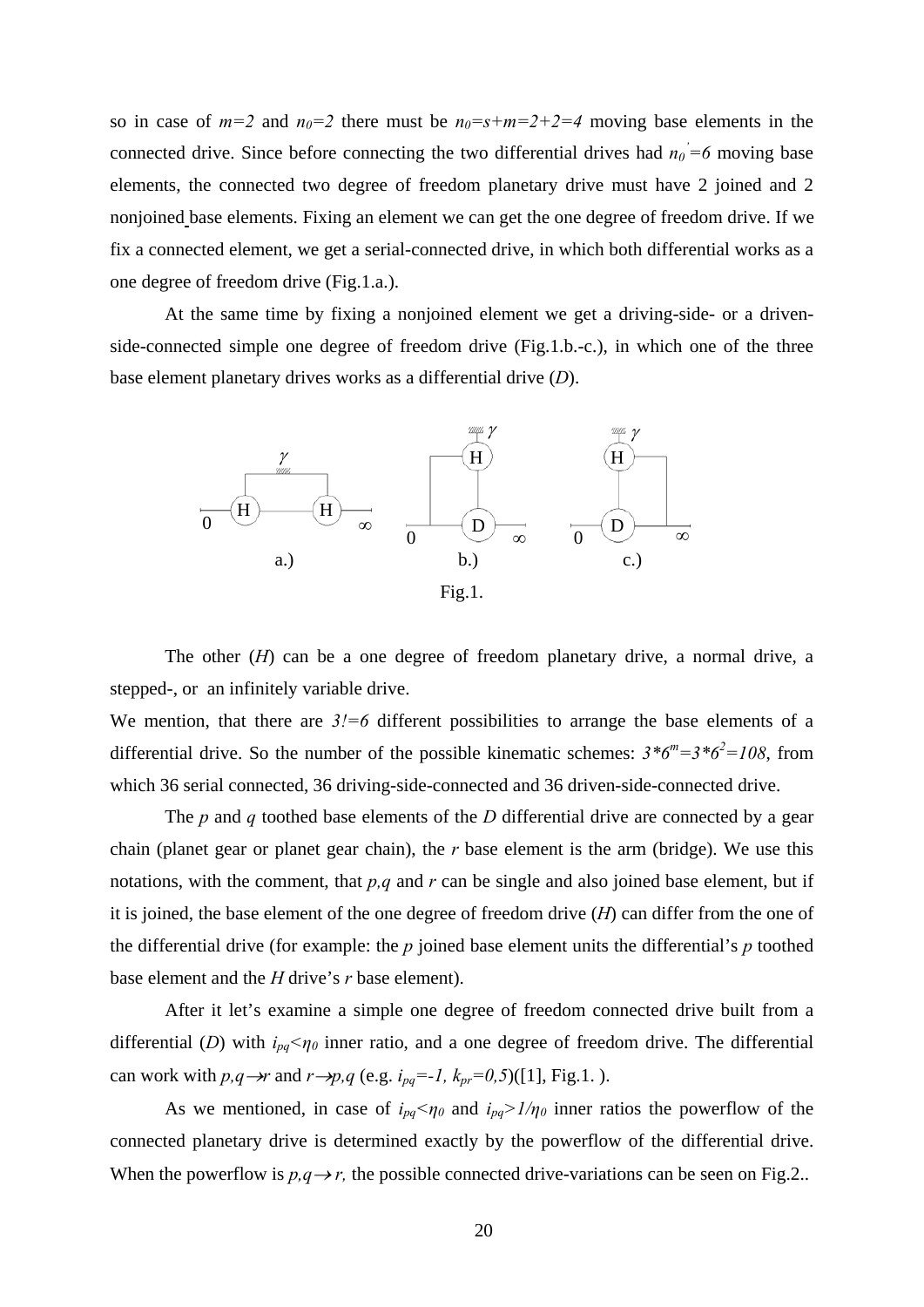

And for the case when the powerflow of the differential drive is  $r \rightarrow p, q$ , the connected drives and their powerflows are developed as seen on Fig.3.. From Fig.2.-3. it's obvious, that by same structure and same position of *p,q* and *r* base elements (e.g. Fig.2.a. and 3.a. or Fig.2.b. and 3.b.), the driving and the driven base elements are reversed (e.g. the direction of the powerflow on Fig.2.a.is  $p \rightarrow r$ , while on Fig.3.a. it's  $r \rightarrow p$ ).



Thus every connected planetary drive has various powerflow, so  $-$  for a given structure and given input and output elements – the powerflow can be one kind only. Examinations show, that this establishment is true generally, if we build in differentials with  $i_{pq} < \eta_0$  and  $i_{pq} > 1/\eta_0$  inner ratios. It's necessary to mention, that the *H* planetary drives are supposed to be non-selflocking in the illustrated directions.

If the built-in differential has  $\eta_0 < i_{pq} < 1/\eta_0$  inner ratio (e.g.  $\eta_0 = 0.98$ ,  $i_{pq} = 1.01$ ,  $k_{pr}=0.5$ [2], the powerflow can be  $p,r\rightarrow q$  or  $q,r\rightarrow p$ . The possible connected drives concerned to  $p, r \rightarrow q$  can be seen on Fig.4.. To  $q, r \rightarrow p$  powerflows we can assign the connected systems seen on Fig.5..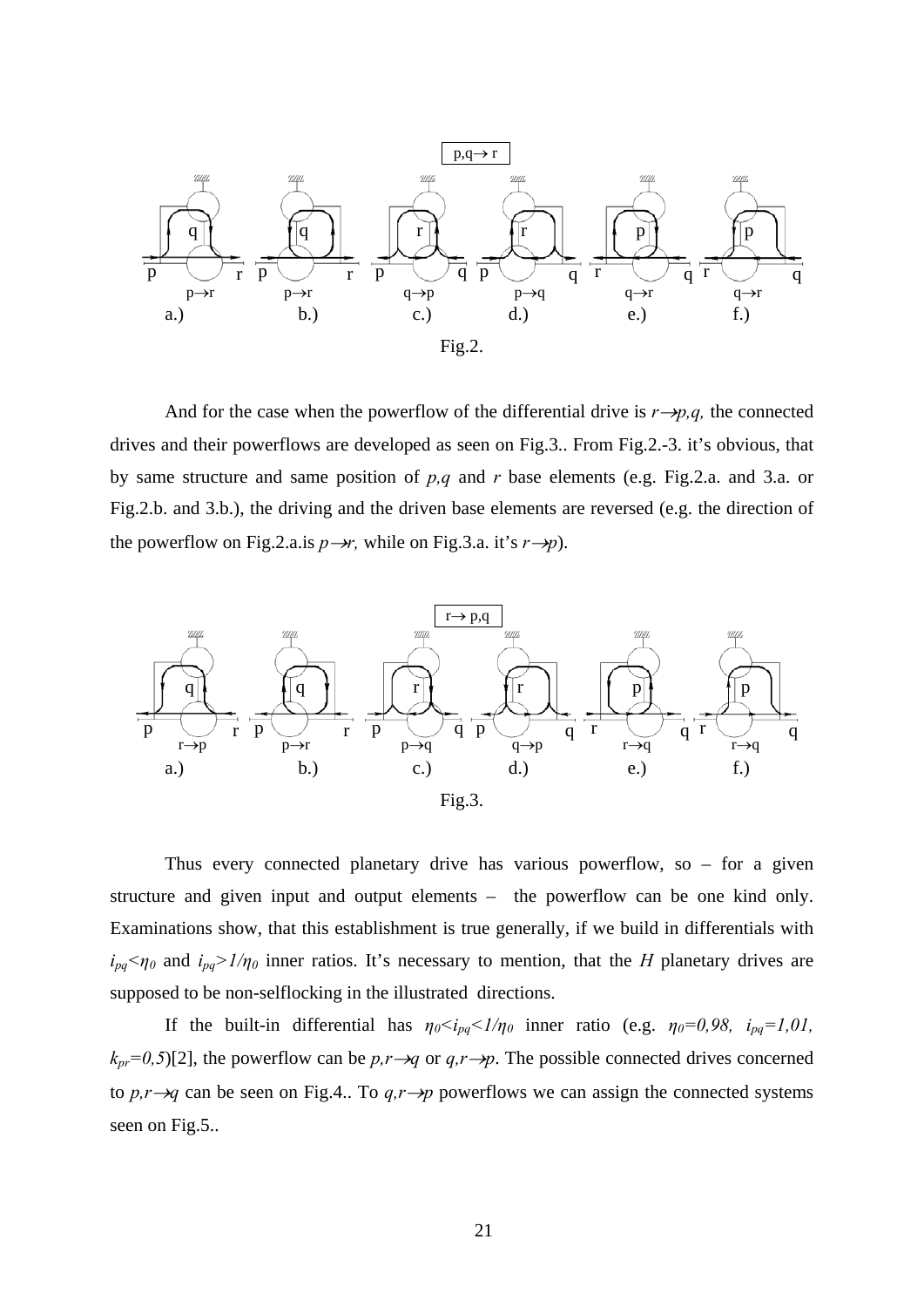



It can be seen, that in Fig.4.a.- 5.a. and Fig.4.f.- 5.f. the drives have same structures and the input and output base elements are also identical, "only" the closed powerflows are inverted.

 The general examination of the connected planetary drives shows, that the theoretical possibility of two different powerflows' development exists only when the inner ratio of the differential is  $\eta_0 \leq i_{pq} \leq 1/\eta_0$  and when the two powerflows are  $p \rightarrow q, r; q \rightarrow p, r$  or  $p, r \rightarrow q; q, r \rightarrow p$ . These conditions are satisfied by connected planetary drives seen on Fig.6..

Their common properties are that *r* arm can't be a joined base element, and the *poweradding* or power-distributing base element of the differential always must be central toothed element (*p* or *q*). The connected systems on Fig.6.a.-b. have always *kpr>1* kinematic ratio and the output element is *r*. In case of drives seen on Fig.6.c.-d. the kinematic ratio is  $k_{pr}$  < *I* and *r* is the input base element.

It also can be seen from Fig.6., that these connected drives have closed powerflow always.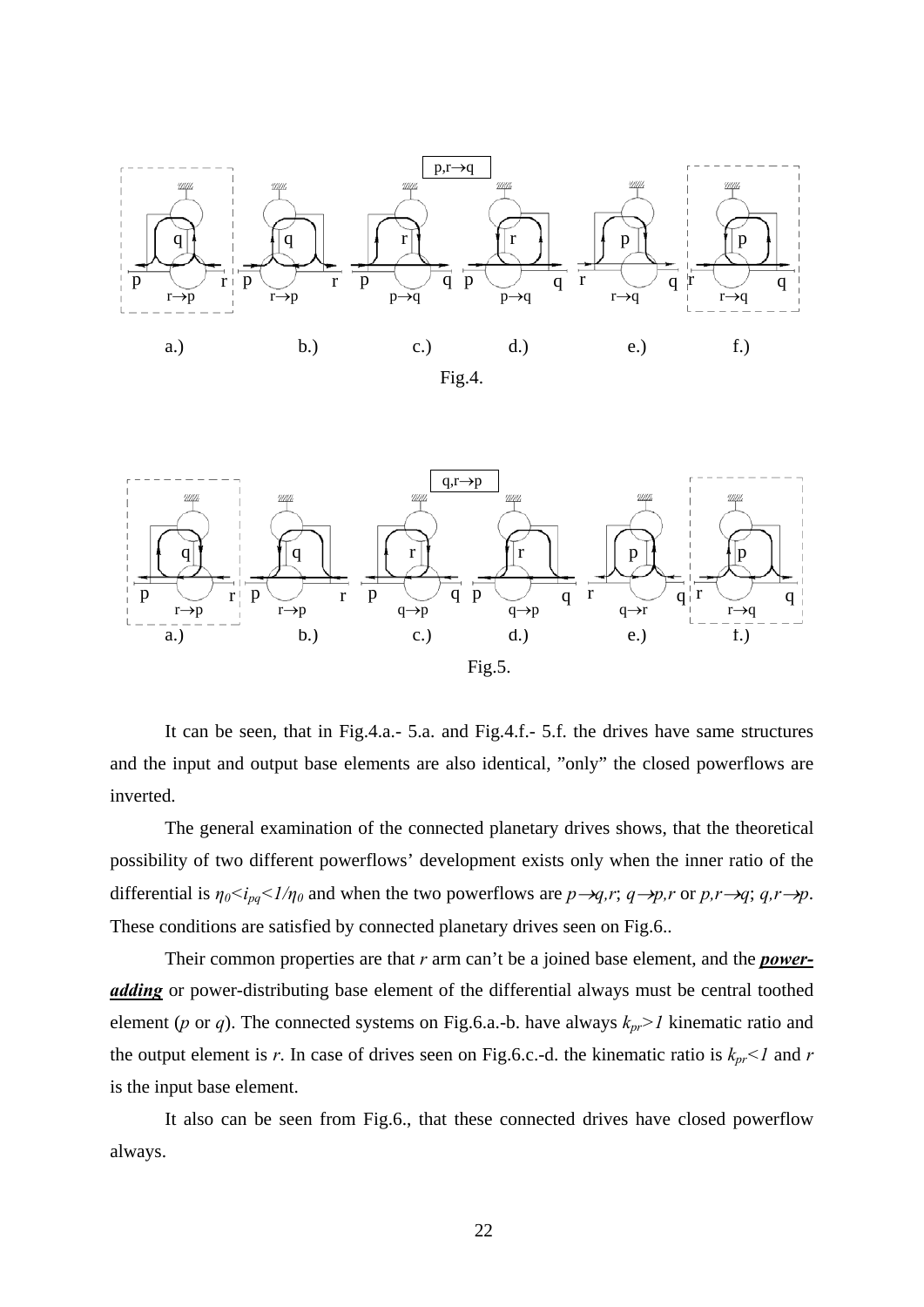

## **Example**

The power rates of a differential gear drive with  $i_{pq}=1,01$  inner ratio,  $k_{pr}=0,5$ kinematic ratio and  $\eta_0 = 0.98$  efficiency ( $\eta_0$  –efficiency when the differential works as a simple gear drive) have been determined in paper [2] (Table 1.). For the sake of simplicity let's suppose, that the *H* drive is without loss  $(\eta_H=I)$  and  $P_r$  input power of the connected system is a unit  $(P_r = \varphi_r = 1)$ . By such assumptions the powerloss of tooth-friction of the connected drive seen on Fig.4.a. is  $P_{V(p,r\rightarrow q)} \equiv \varphi_V = -0.3333$  and the efficiency of the differential drive is  $\eta_{p,r\rightarrow q}$ =0,9807. Considering only the friction losses, the efficiency of the connected system in case of *p,r*→*q* differential powerflow is:

$$
\eta_{r \to p}^{(p,r \to q)} = \frac{P_r + P_{\nu(p,r \to q)}}{P_r} = \frac{1 - 0.3333}{1} = 0.6666.
$$

If the powerflow is  $q, r \rightarrow p$ , the powerloss in the differential is  $P_{V(q,r\rightarrow p)} \equiv \varphi_V = -0.9804$ , so the connected drive's efficiency is (Fig.5.a.):

$$
\eta_{r \to p}^{(q,r \to p)} = \frac{P_r + P_{v(q,r \to p)}}{P_r} = \frac{I - 0.9804}{I} = 0.0196.
$$

 The question occurs, whether which powerflow will be realised in the planetary drive, so how high the efficiency will be.

 Based on the rules and experiences in the processes of nature and other fields, it can be told with high likelihood, that in this case also the "theory of least resistance" will predominates. So the powerflow with the lower loss will exist, and the connected drive will work with the higher efficiency.